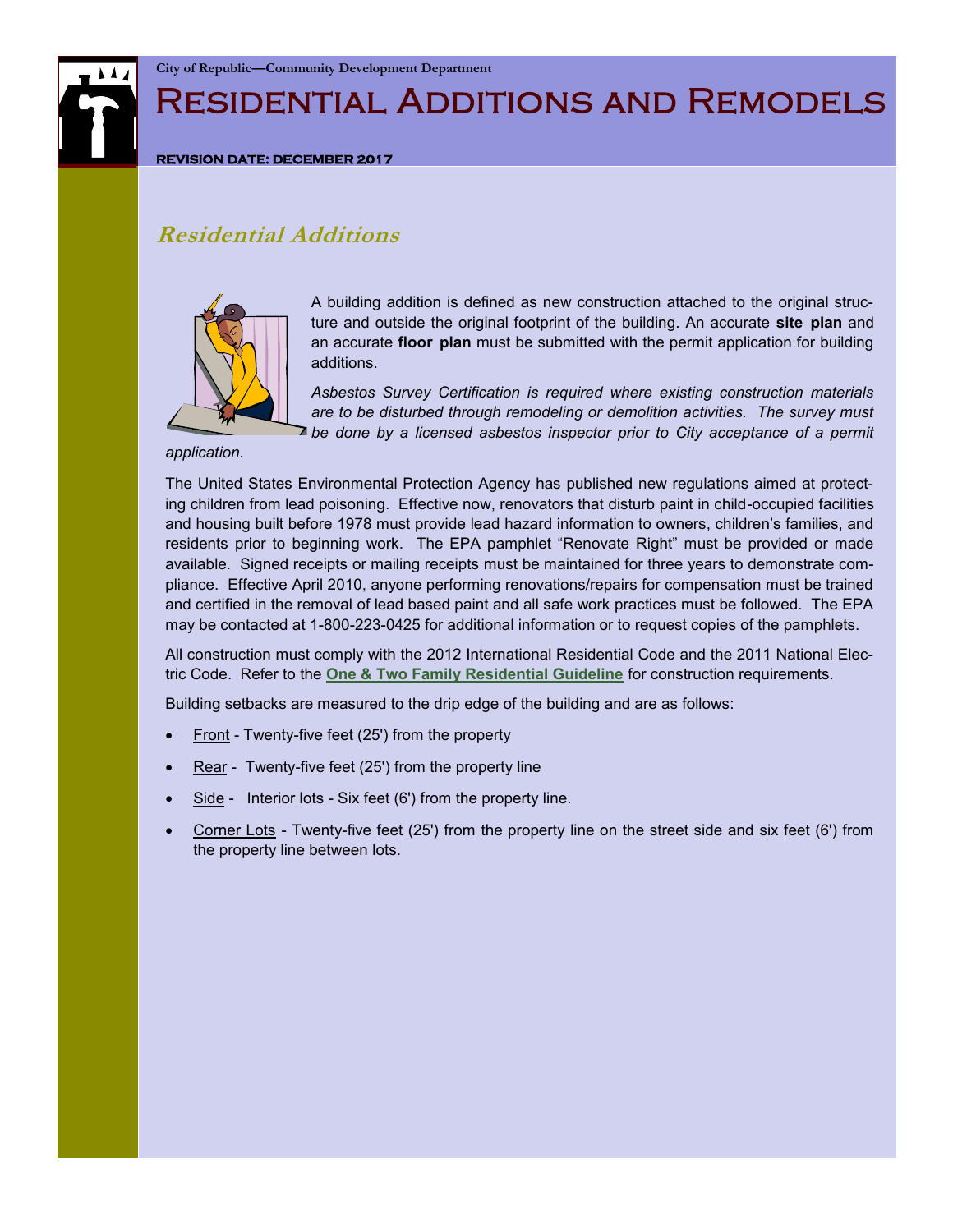# City Street City Right of Way City Right of Way 25Actual Front Setback\* **Driveway** ო ო Foot Side Setback Line Foot Side Setback Line \* Denotes a requirement that must be shown. Actual Left Side Setback\* 6-Foot Minimum Proposed Actual Right Side Setback\* Addition 6-Foot Minimum 25-Foot Rear Setback Line 25 -Actual Rear Setback\* Actual Rear Setback\* Feet Minimum

### **Example of a Site Plan for Residential Additions**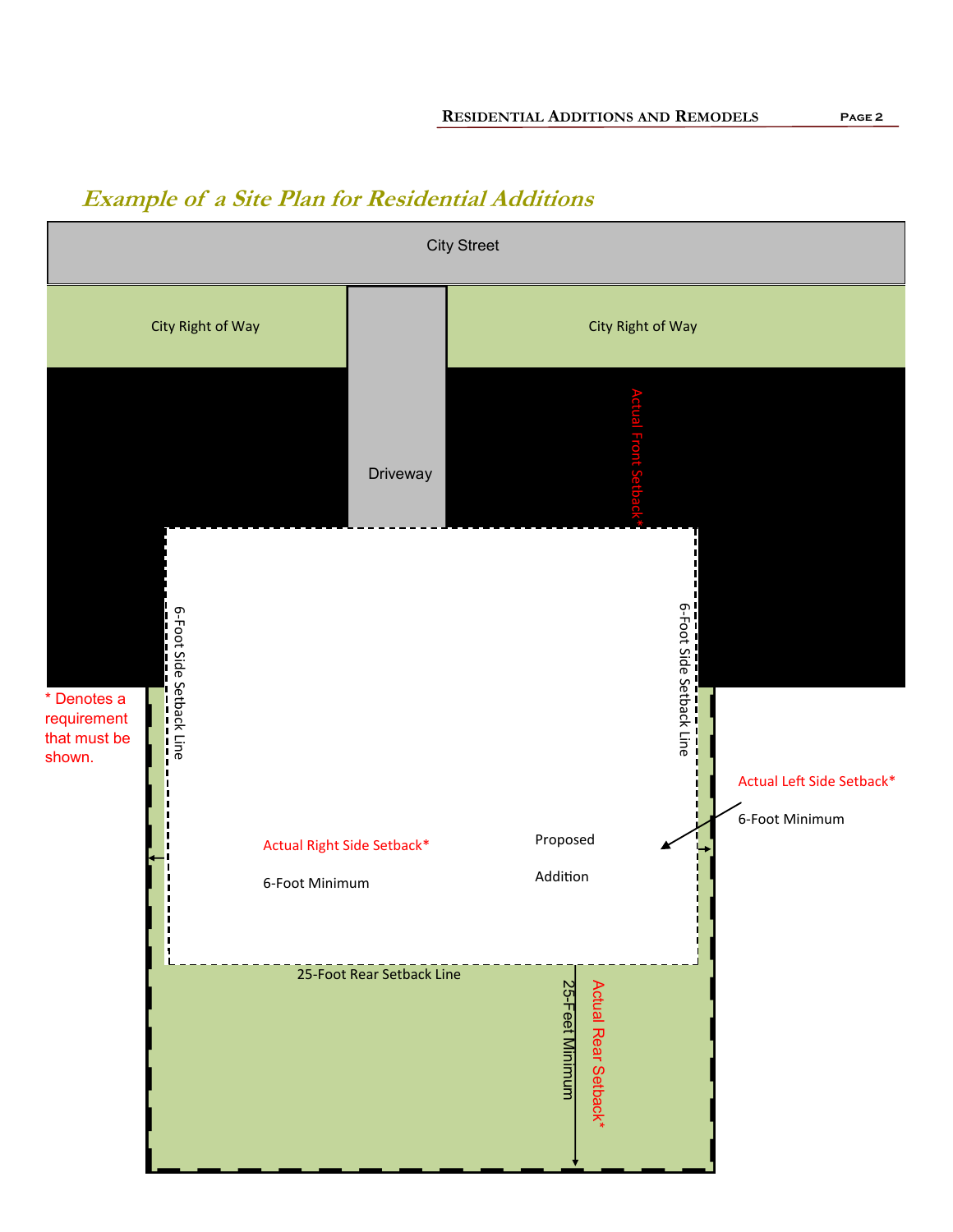### **Example of a Floor Plan for Residential Additions**

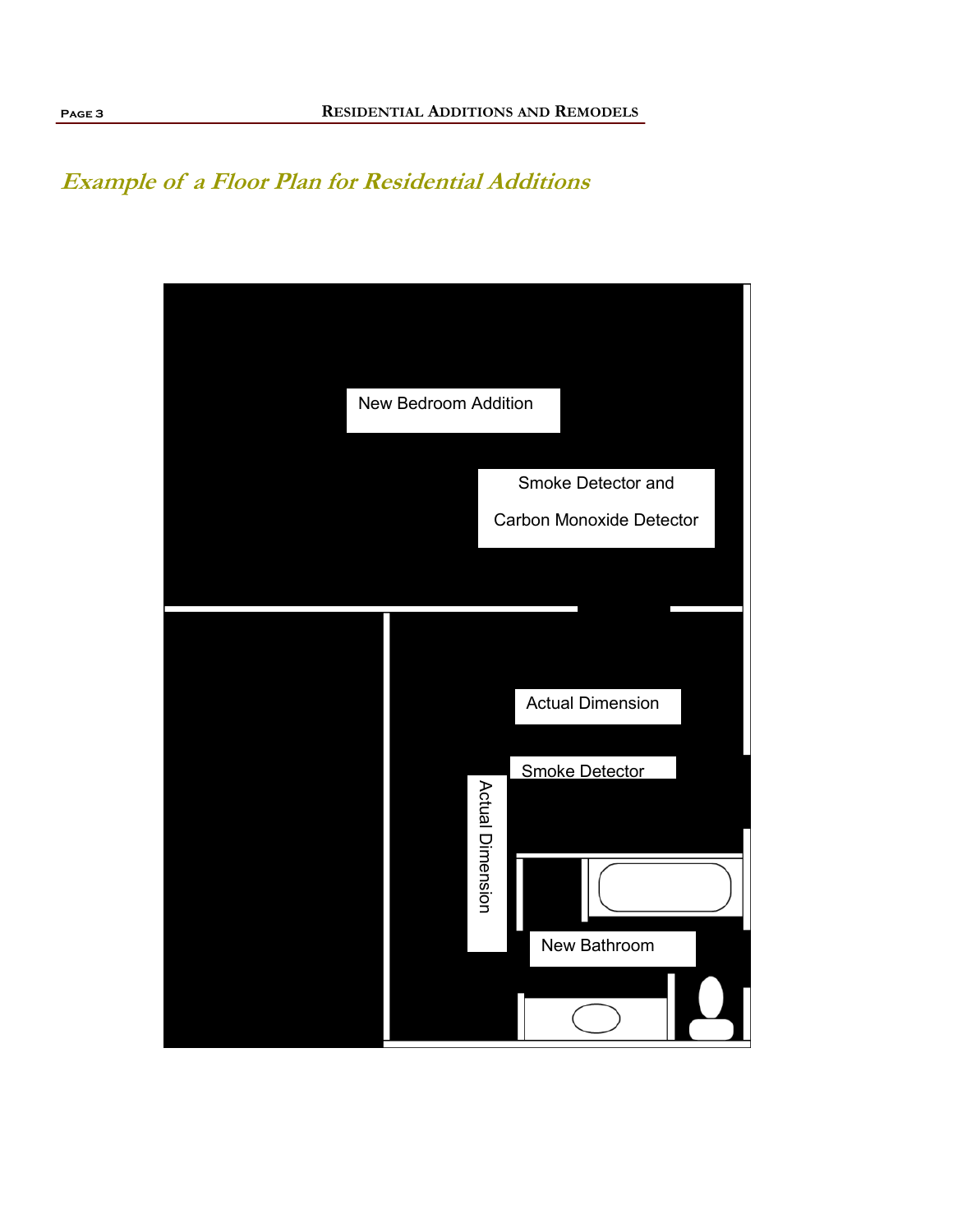### **Residential Remodels**

**Additions, alterations or repairs (2012 IRC Section R102.7.1):** Additions, alterations or repairs to any structure shall conform to the requirements for a new structure without requiring the existing structure to comply with all of the requirements of this code, unless otherwise stated. Additions, alterations or repairs shall not cause an existing structure to become unsafe or adversely affect the performance of the building.

Remodeling is defined as new construction inside the original footprint of the building. An accurate site and floor plan must be turned in with the permit application for building remodels. Sources of electricity, HVAC, supply and waste plumbing should be noted on the floor plan.

Asbestos Survey Certification is required where existing construction materials are to be disturbed through remodeling or demolition activities. The survey must be done by a licensed asbestos inspector prior to City acceptance of a permit application.

The United States Environmental Protection Agency has published new regulations aimed at protecting children from lead poisoning. Effective now, renovators that disturb paint in child-occupied facilities and housing built before 1978 must provide lead hazard information to owners, children's families, and residents prior to beginning work. The EPA pamphlet "Renovate Right" must be provided or made available. Signed receipts or mailing receipts must be maintained for three years to demonstrate compliance. Effective April 2010, anyone performing renovations/repairs for compensation must be trained and certified in the removal of lead based paint and all safe work practices must be followed. The EPA may be contacted at 1-800-223-0425 for additional information or to request copies of the pamphlets.

All construction must comply with the 2012 International Residential Code and the 2011 National Electric Code. Refer to the **[One & Two Family Residential Guideline](http://republicmo.com/images/stories/departments/planning/checklists_applications/guidelines/One_Two_Family_Residential_2012.pdf)** for construction requirements.

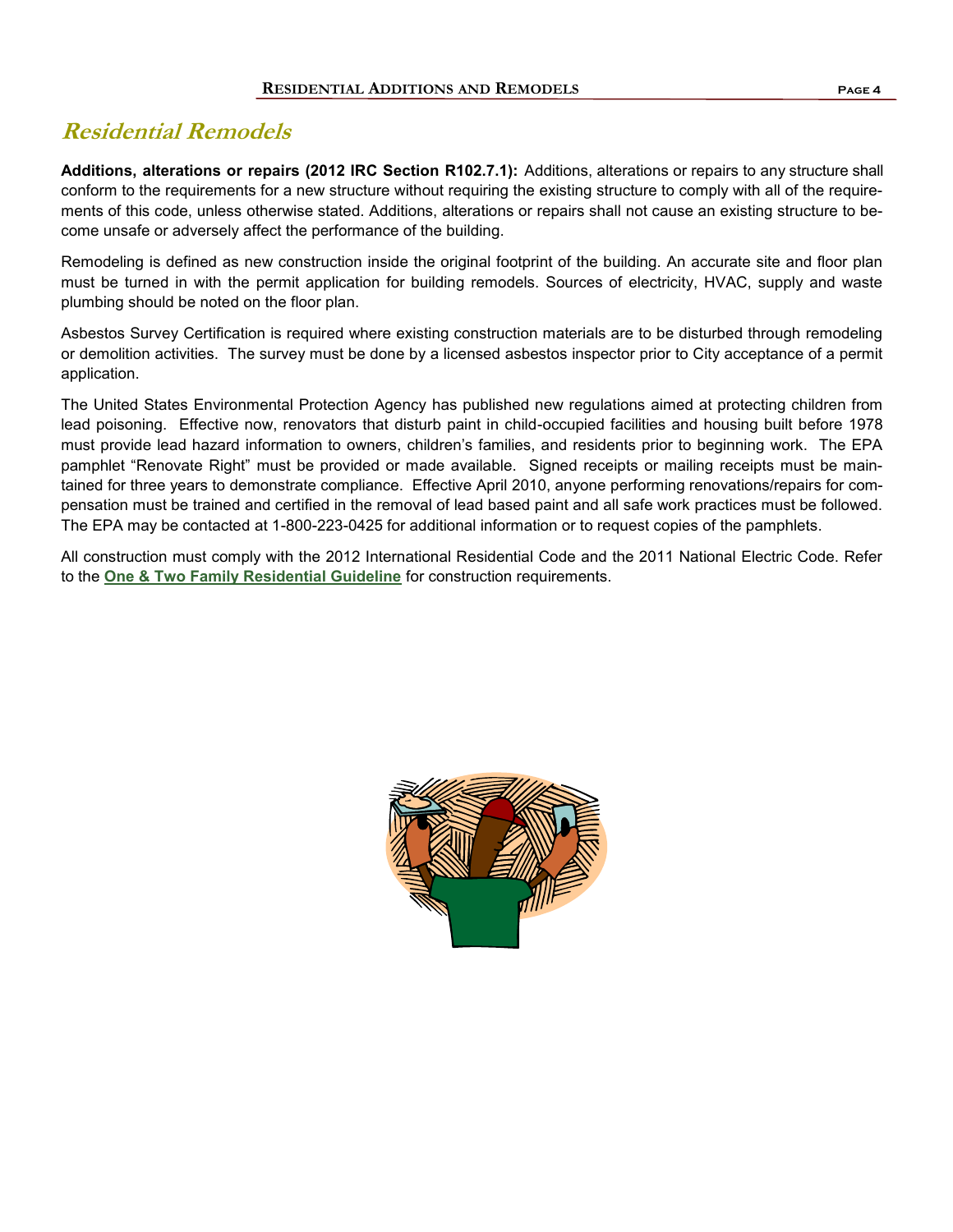## **Example of a Floor Plan for a Residential Remodel**